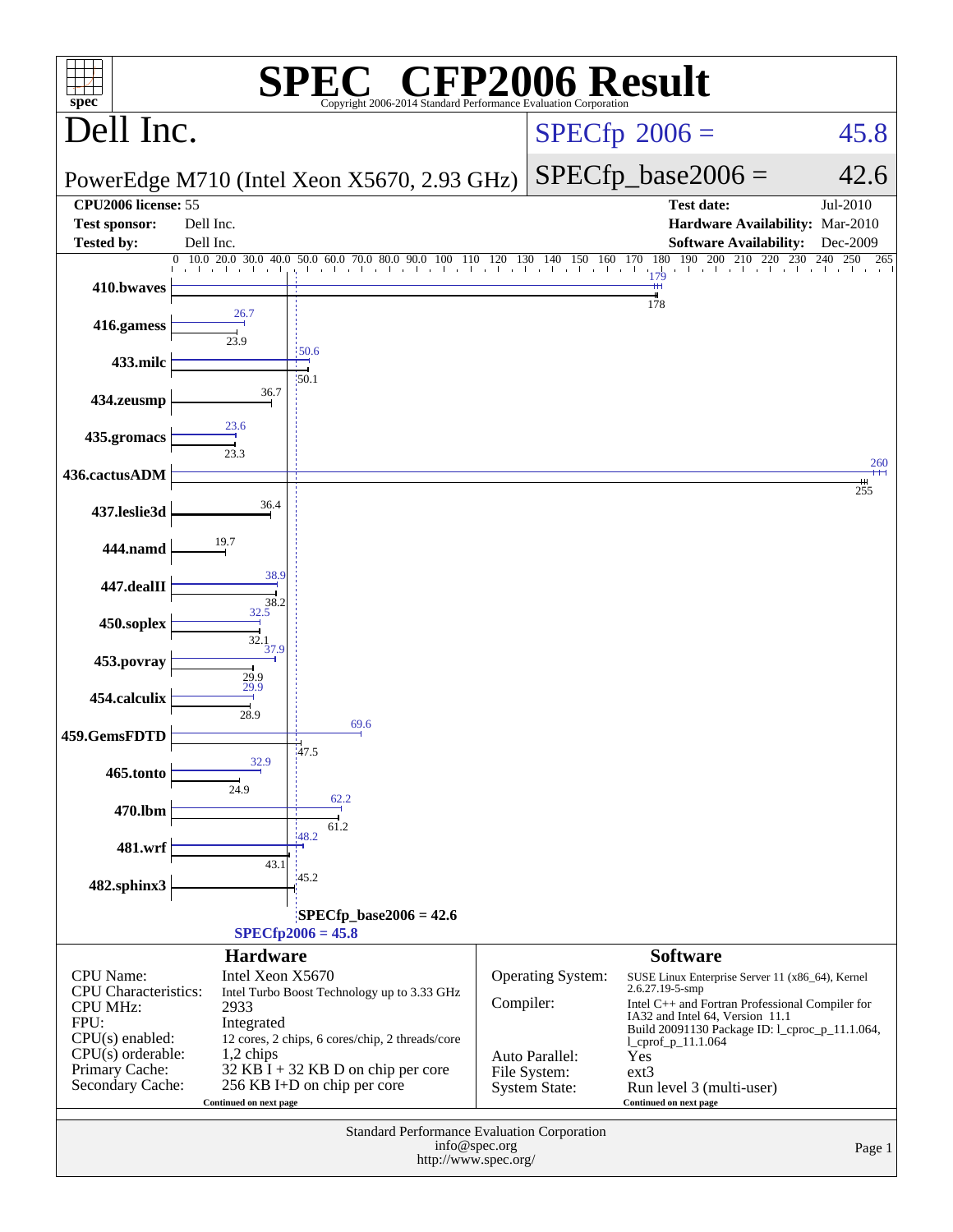

# Dell Inc.

### $SPECfp2006 = 45.8$  $SPECfp2006 = 45.8$

PowerEdge M710 (Intel Xeon X5670, 2.93 GHz)

# $SPECfp\_base2006 = 42.6$

#### **[CPU2006 license:](http://www.spec.org/auto/cpu2006/Docs/result-fields.html#CPU2006license)** 55 **[Test date:](http://www.spec.org/auto/cpu2006/Docs/result-fields.html#Testdate)** Jul-2010 **[Test sponsor:](http://www.spec.org/auto/cpu2006/Docs/result-fields.html#Testsponsor)** Dell Inc. **[Hardware Availability:](http://www.spec.org/auto/cpu2006/Docs/result-fields.html#HardwareAvailability)** Mar-2010 **[Tested by:](http://www.spec.org/auto/cpu2006/Docs/result-fields.html#Testedby)** Dell Inc. **[Software Availability:](http://www.spec.org/auto/cpu2006/Docs/result-fields.html#SoftwareAvailability)** Dec-2009 [L3 Cache:](http://www.spec.org/auto/cpu2006/Docs/result-fields.html#L3Cache) 12 MB I+D on chip per chip<br>Other Cache: None [Other Cache:](http://www.spec.org/auto/cpu2006/Docs/result-fields.html#OtherCache) **[Memory:](http://www.spec.org/auto/cpu2006/Docs/result-fields.html#Memory)** 48 GB (12 x 4 GB DDR3-1333 DR RDIMM, CL9, ECC) [Disk Subsystem:](http://www.spec.org/auto/cpu2006/Docs/result-fields.html#DiskSubsystem) 1 x 146 GB 15000 RPM SAS [Other Hardware:](http://www.spec.org/auto/cpu2006/Docs/result-fields.html#OtherHardware) None [Base Pointers:](http://www.spec.org/auto/cpu2006/Docs/result-fields.html#BasePointers) 64-bit<br>Peak Pointers: 32/64-bit [Peak Pointers:](http://www.spec.org/auto/cpu2006/Docs/result-fields.html#PeakPointers) [Other Software:](http://www.spec.org/auto/cpu2006/Docs/result-fields.html#OtherSoftware) None

| <b>Results Table</b>   |                                                                                                          |       |                |       |                |       |                |              |                |              |                |              |
|------------------------|----------------------------------------------------------------------------------------------------------|-------|----------------|-------|----------------|-------|----------------|--------------|----------------|--------------|----------------|--------------|
|                        |                                                                                                          |       | <b>Base</b>    |       |                |       | <b>Peak</b>    |              |                |              |                |              |
| <b>Benchmark</b>       | <b>Seconds</b>                                                                                           | Ratio | <b>Seconds</b> | Ratio | <b>Seconds</b> | Ratio | <b>Seconds</b> | <b>Ratio</b> | <b>Seconds</b> | <b>Ratio</b> | <b>Seconds</b> | <b>Ratio</b> |
| 410.bwayes             | 76.5                                                                                                     | 178   | 76.3           | 178   | 76.1           | 179   | 75.5           | 180          | 76.7           | 177          | 76.1           | 179          |
| 416.gamess             | 819                                                                                                      | 23.9  | 819            | 23.9  | 821            | 23.9  | <u>734</u>     | 26.7         | 734            | 26.7         | 734            | 26.7         |
| $433$ .milc            | 183                                                                                                      | 50.1  | 183            | 50.1  | 183            | 50.0  | 182            | 50.6         | 181            | 50.6         | 182            | 50.5         |
| $434$ . zeusmp         | 248                                                                                                      | 36.6  | 248            | 36.7  | 248            | 36.7  | 248            | 36.6         | 248            | 36.7         | 248            | 36.7         |
| $435.$ gromacs         | 310                                                                                                      | 23.1  | 307            | 23.3  | 306            | 23.4  | 302            | 23.6         | 304            | 23.5         | 303            | 23.6         |
| 436.cactusADM          | 47.2                                                                                                     | 253   | 46.8           | 256   | 47.0           | 255   | 45.9           | 260          | 45.6           | 262          | 46.3           | 258          |
| 437.leslie3d           | 258                                                                                                      | 36.4  | 260            | 36.2  | 258            | 36.4  | 258            | 36.4         | 260            | 36.2         | 258            | 36.4         |
| 444.namd               | 408                                                                                                      | 19.7  | 408            | 19.7  | 408            | 19.7  | 408            | 19.7         | 408            | 19.7         | 408            | 19.7         |
| $ 447 \text{.}$ dealII | 300                                                                                                      | 38.2  | 298            | 38.3  | 299            | 38.2  | 294            | 38.9         | 294            | 38.9         | 294            | 38.9         |
| $450$ .soplex          | 260                                                                                                      | 32.1  | 258            | 32.4  | 260            | 32.1  | 257            | 32.5         | 257            | 32.4         | 256            | 32.6         |
| $453$ .povray          | 178                                                                                                      | 29.8  | 178            | 29.9  | 178            | 29.9  | 141            | 37.8         | 140            | 38.0         | <u>140</u>     | 37.9         |
| $ 454$ .calculix       | 286                                                                                                      | 28.9  | 286            | 28.8  | 286            | 28.9  | 276            | 29.9         | 274            | 30.1         | 276            | 29.9         |
| 459.GemsFDTD           | 223                                                                                                      | 47.5  | 223            | 47.5  | 223            | 47.5  | 152            | 69.6         | 152            | 69.6         | 153            | 69.5         |
| 465.tonto              | 395                                                                                                      | 24.9  | 396            | 24.9  | 397            | 24.8  | 299            | 32.9         | 300            | 32.8         | 299            | 32.9         |
| 470.1bm                | 224                                                                                                      | 61.4  | 225            | 61.0  | 225            | 61.2  | 221            | 62.2         | 221            | 62.2         | 221            | 62.3         |
| 481.wrf                | 258                                                                                                      | 43.2  | 259            | 43.1  | 259            | 43.1  | 232            | 48.2         | 231            | 48.3         | 232            | 48.1         |
| $482$ .sphinx $3$      | 432                                                                                                      | 45.2  | 433            | 45.1  | 431            | 45.2  | 432            | 45.2         | 433            | 45.1         | 431            | 45.2         |
|                        | Results appear in the order in which they were run. Bold underlined text indicates a median measurement. |       |                |       |                |       |                |              |                |              |                |              |

#### **[Operating System Notes](http://www.spec.org/auto/cpu2006/Docs/result-fields.html#OperatingSystemNotes)**

'ulimit -s unlimited' was used to set the stacksize to unlimited prior to run

#### **[Platform Notes](http://www.spec.org/auto/cpu2006/Docs/result-fields.html#PlatformNotes)**

 BIOS Settings: Power Management = Maximum Performance (Default = Active Power Controller) Data Reuse = Disabled (Default = Enabled)

#### **[General Notes](http://www.spec.org/auto/cpu2006/Docs/result-fields.html#GeneralNotes)**

 Binaries were compiled on SLES 10 with Binutils 2.18.50.0.7.20080502 OMP\_NUM\_THREADS set to number of cores KMP\_AFFINITY set to granularity=fine,scatter

Continued on next page

Standard Performance Evaluation Corporation [info@spec.org](mailto:info@spec.org) <http://www.spec.org/>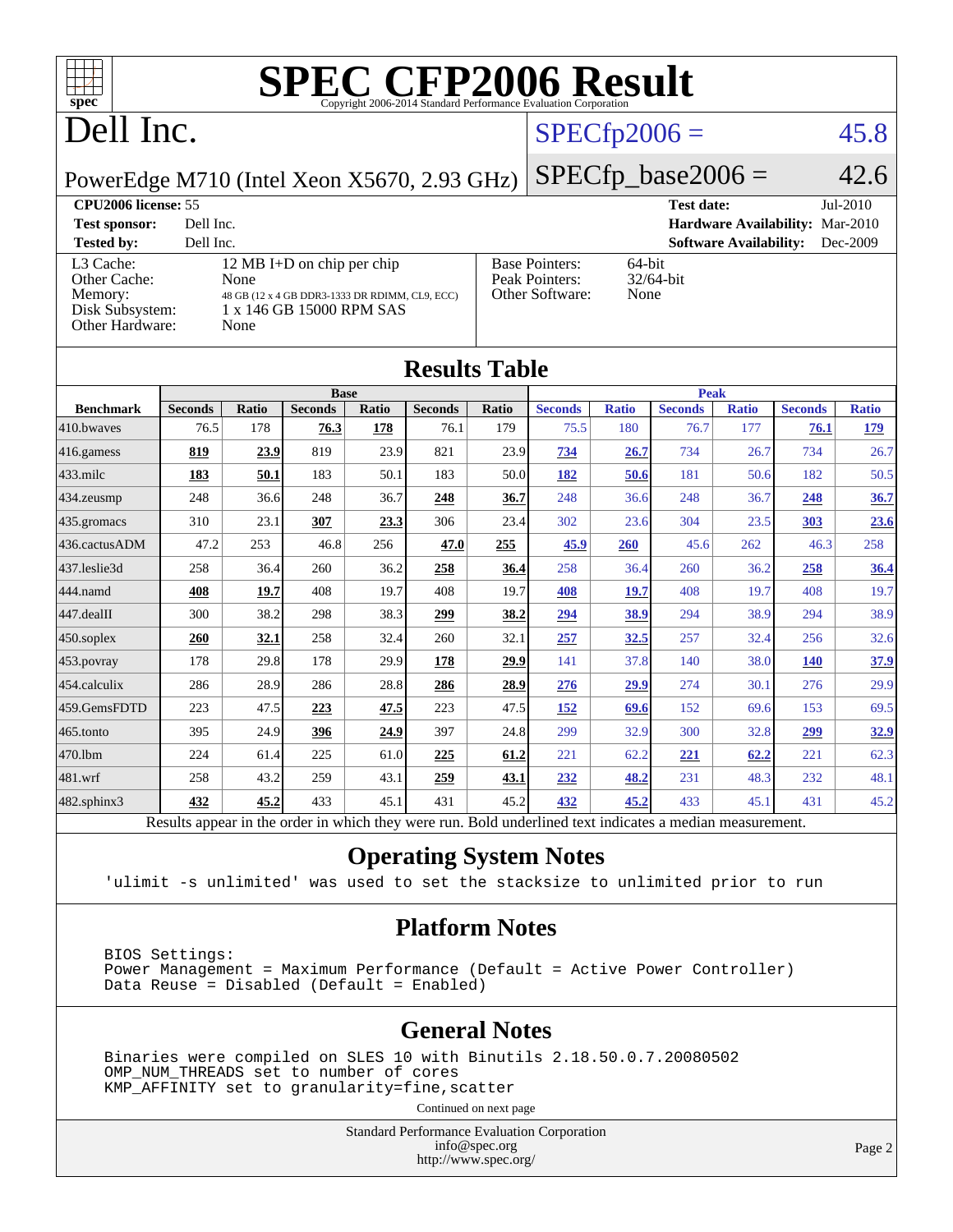

# Dell Inc.

 $SPECTp2006 = 45.8$ 

Page 3

PowerEdge M710 (Intel Xeon X5670, 2.93 GHz)  $SPECTp\_base2006 = 42.6$ 

**[CPU2006 license:](http://www.spec.org/auto/cpu2006/Docs/result-fields.html#CPU2006license)** 55 **[Test date:](http://www.spec.org/auto/cpu2006/Docs/result-fields.html#Testdate)** Jul-2010 **[Test sponsor:](http://www.spec.org/auto/cpu2006/Docs/result-fields.html#Testsponsor)** Dell Inc. **[Hardware Availability:](http://www.spec.org/auto/cpu2006/Docs/result-fields.html#HardwareAvailability)** Mar-2010 **[Tested by:](http://www.spec.org/auto/cpu2006/Docs/result-fields.html#Testedby)** Dell Inc. **[Software Availability:](http://www.spec.org/auto/cpu2006/Docs/result-fields.html#SoftwareAvailability)** Dec-2009

#### **[General Notes \(Continued\)](http://www.spec.org/auto/cpu2006/Docs/result-fields.html#GeneralNotes)**

KMP\_STACKSIZE set to 200M

### **[Base Compiler Invocation](http://www.spec.org/auto/cpu2006/Docs/result-fields.html#BaseCompilerInvocation)**

[C benchmarks](http://www.spec.org/auto/cpu2006/Docs/result-fields.html#Cbenchmarks):  $\text{icc}$   $-\text{m64}$ 

[C++ benchmarks:](http://www.spec.org/auto/cpu2006/Docs/result-fields.html#CXXbenchmarks) [icpc -m64](http://www.spec.org/cpu2006/results/res2010q3/cpu2006-20100719-12581.flags.html#user_CXXbase_intel_icpc_64bit_bedb90c1146cab66620883ef4f41a67e)

[Fortran benchmarks](http://www.spec.org/auto/cpu2006/Docs/result-fields.html#Fortranbenchmarks): [ifort -m64](http://www.spec.org/cpu2006/results/res2010q3/cpu2006-20100719-12581.flags.html#user_FCbase_intel_ifort_64bit_ee9d0fb25645d0210d97eb0527dcc06e)

[Benchmarks using both Fortran and C](http://www.spec.org/auto/cpu2006/Docs/result-fields.html#BenchmarksusingbothFortranandC): [icc -m64](http://www.spec.org/cpu2006/results/res2010q3/cpu2006-20100719-12581.flags.html#user_CC_FCbase_intel_icc_64bit_0b7121f5ab7cfabee23d88897260401c) [ifort -m64](http://www.spec.org/cpu2006/results/res2010q3/cpu2006-20100719-12581.flags.html#user_CC_FCbase_intel_ifort_64bit_ee9d0fb25645d0210d97eb0527dcc06e)

#### **[Base Portability Flags](http://www.spec.org/auto/cpu2006/Docs/result-fields.html#BasePortabilityFlags)**

| 410.bwaves: -DSPEC CPU LP64                |                                                                |
|--------------------------------------------|----------------------------------------------------------------|
| 416.gamess: -DSPEC_CPU_LP64                |                                                                |
| 433.milc: -DSPEC CPU LP64                  |                                                                |
| 434.zeusmp: -DSPEC_CPU_LP64                |                                                                |
| 435.gromacs: -DSPEC_CPU_LP64 -nofor_main   |                                                                |
| 436.cactusADM: -DSPEC CPU LP64 -nofor main |                                                                |
| 437.leslie3d: -DSPEC CPU LP64              |                                                                |
| 444.namd: -DSPEC CPU LP64                  |                                                                |
| 447.dealII: -DSPEC CPU LP64                |                                                                |
| 450.soplex: -DSPEC_CPU_LP64                |                                                                |
| 453.povray: -DSPEC_CPU_LP64                |                                                                |
| 454.calculix: -DSPEC CPU LP64 -nofor main  |                                                                |
| 459. GemsFDTD: - DSPEC CPU LP64            |                                                                |
| 465.tonto: - DSPEC CPU LP64                |                                                                |
| 470.1bm: - DSPEC CPU LP64                  |                                                                |
|                                            | 481.wrf: -DSPEC CPU_LP64 -DSPEC_CPU_CASE_FLAG -DSPEC_CPU_LINUX |
| 482.sphinx3: -DSPEC CPU LP64               |                                                                |

### **[Base Optimization Flags](http://www.spec.org/auto/cpu2006/Docs/result-fields.html#BaseOptimizationFlags)**

[info@spec.org](mailto:info@spec.org) <http://www.spec.org/>

Standard Performance Evaluation Corporation [C benchmarks](http://www.spec.org/auto/cpu2006/Docs/result-fields.html#Cbenchmarks): [-xSSE4.2](http://www.spec.org/cpu2006/results/res2010q3/cpu2006-20100719-12581.flags.html#user_CCbase_f-xSSE42_f91528193cf0b216347adb8b939d4107) [-ipo](http://www.spec.org/cpu2006/results/res2010q3/cpu2006-20100719-12581.flags.html#user_CCbase_f-ipo) [-O3](http://www.spec.org/cpu2006/results/res2010q3/cpu2006-20100719-12581.flags.html#user_CCbase_f-O3) [-no-prec-div](http://www.spec.org/cpu2006/results/res2010q3/cpu2006-20100719-12581.flags.html#user_CCbase_f-no-prec-div) [-static](http://www.spec.org/cpu2006/results/res2010q3/cpu2006-20100719-12581.flags.html#user_CCbase_f-static) [-parallel](http://www.spec.org/cpu2006/results/res2010q3/cpu2006-20100719-12581.flags.html#user_CCbase_f-parallel) [-opt-prefetch](http://www.spec.org/cpu2006/results/res2010q3/cpu2006-20100719-12581.flags.html#user_CCbase_f-opt-prefetch) [C++ benchmarks:](http://www.spec.org/auto/cpu2006/Docs/result-fields.html#CXXbenchmarks) [-xSSE4.2](http://www.spec.org/cpu2006/results/res2010q3/cpu2006-20100719-12581.flags.html#user_CXXbase_f-xSSE42_f91528193cf0b216347adb8b939d4107) [-ipo](http://www.spec.org/cpu2006/results/res2010q3/cpu2006-20100719-12581.flags.html#user_CXXbase_f-ipo) [-O3](http://www.spec.org/cpu2006/results/res2010q3/cpu2006-20100719-12581.flags.html#user_CXXbase_f-O3) [-no-prec-div](http://www.spec.org/cpu2006/results/res2010q3/cpu2006-20100719-12581.flags.html#user_CXXbase_f-no-prec-div) [-static](http://www.spec.org/cpu2006/results/res2010q3/cpu2006-20100719-12581.flags.html#user_CXXbase_f-static) [-parallel](http://www.spec.org/cpu2006/results/res2010q3/cpu2006-20100719-12581.flags.html#user_CXXbase_f-parallel) [-opt-prefetch](http://www.spec.org/cpu2006/results/res2010q3/cpu2006-20100719-12581.flags.html#user_CXXbase_f-opt-prefetch) [Fortran benchmarks](http://www.spec.org/auto/cpu2006/Docs/result-fields.html#Fortranbenchmarks): [-xSSE4.2](http://www.spec.org/cpu2006/results/res2010q3/cpu2006-20100719-12581.flags.html#user_FCbase_f-xSSE42_f91528193cf0b216347adb8b939d4107) [-ipo](http://www.spec.org/cpu2006/results/res2010q3/cpu2006-20100719-12581.flags.html#user_FCbase_f-ipo) [-O3](http://www.spec.org/cpu2006/results/res2010q3/cpu2006-20100719-12581.flags.html#user_FCbase_f-O3) [-no-prec-div](http://www.spec.org/cpu2006/results/res2010q3/cpu2006-20100719-12581.flags.html#user_FCbase_f-no-prec-div) [-static](http://www.spec.org/cpu2006/results/res2010q3/cpu2006-20100719-12581.flags.html#user_FCbase_f-static) [-parallel](http://www.spec.org/cpu2006/results/res2010q3/cpu2006-20100719-12581.flags.html#user_FCbase_f-parallel) [-opt-prefetch](http://www.spec.org/cpu2006/results/res2010q3/cpu2006-20100719-12581.flags.html#user_FCbase_f-opt-prefetch) Continued on next page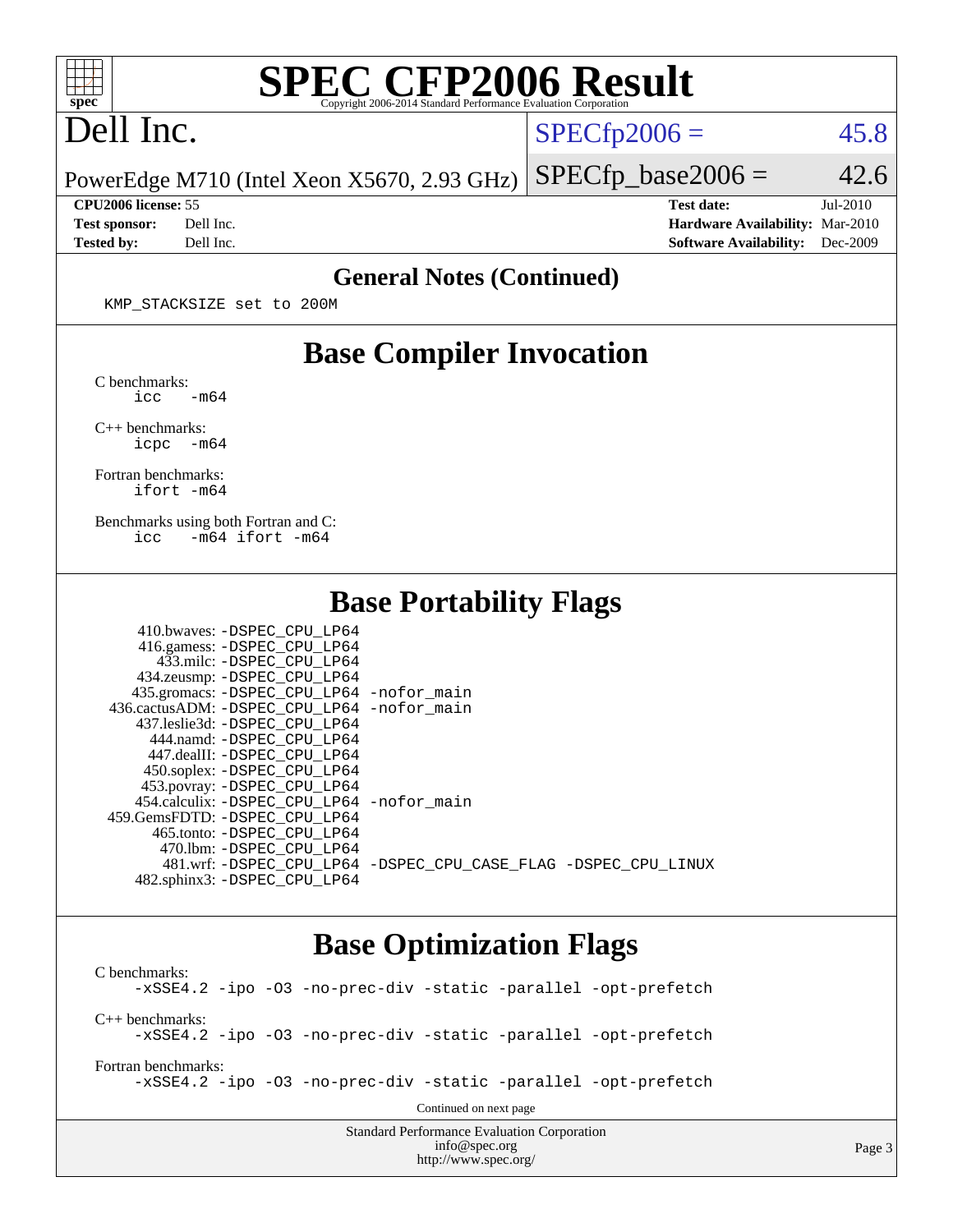# Dell Inc.

 $SPECTp2006 = 45.8$ 

PowerEdge M710 (Intel Xeon X5670, 2.93 GHz)  $SPECTp\_base2006 = 42.6$ 

**[CPU2006 license:](http://www.spec.org/auto/cpu2006/Docs/result-fields.html#CPU2006license)** 55 **[Test date:](http://www.spec.org/auto/cpu2006/Docs/result-fields.html#Testdate)** Jul-2010 **[Test sponsor:](http://www.spec.org/auto/cpu2006/Docs/result-fields.html#Testsponsor)** Dell Inc. **[Hardware Availability:](http://www.spec.org/auto/cpu2006/Docs/result-fields.html#HardwareAvailability)** Mar-2010 **[Tested by:](http://www.spec.org/auto/cpu2006/Docs/result-fields.html#Testedby)** Dell Inc. **[Software Availability:](http://www.spec.org/auto/cpu2006/Docs/result-fields.html#SoftwareAvailability)** Dec-2009

## **[Base Optimization Flags \(Continued\)](http://www.spec.org/auto/cpu2006/Docs/result-fields.html#BaseOptimizationFlags)**

[Benchmarks using both Fortran and C](http://www.spec.org/auto/cpu2006/Docs/result-fields.html#BenchmarksusingbothFortranandC):

[-xSSE4.2](http://www.spec.org/cpu2006/results/res2010q3/cpu2006-20100719-12581.flags.html#user_CC_FCbase_f-xSSE42_f91528193cf0b216347adb8b939d4107) [-ipo](http://www.spec.org/cpu2006/results/res2010q3/cpu2006-20100719-12581.flags.html#user_CC_FCbase_f-ipo) [-O3](http://www.spec.org/cpu2006/results/res2010q3/cpu2006-20100719-12581.flags.html#user_CC_FCbase_f-O3) [-no-prec-div](http://www.spec.org/cpu2006/results/res2010q3/cpu2006-20100719-12581.flags.html#user_CC_FCbase_f-no-prec-div) [-static](http://www.spec.org/cpu2006/results/res2010q3/cpu2006-20100719-12581.flags.html#user_CC_FCbase_f-static) [-parallel](http://www.spec.org/cpu2006/results/res2010q3/cpu2006-20100719-12581.flags.html#user_CC_FCbase_f-parallel) [-opt-prefetch](http://www.spec.org/cpu2006/results/res2010q3/cpu2006-20100719-12581.flags.html#user_CC_FCbase_f-opt-prefetch)

## **[Peak Compiler Invocation](http://www.spec.org/auto/cpu2006/Docs/result-fields.html#PeakCompilerInvocation)**

 $C$  benchmarks:<br>icc  $-m64$ 

[C++ benchmarks:](http://www.spec.org/auto/cpu2006/Docs/result-fields.html#CXXbenchmarks) [icpc -m64](http://www.spec.org/cpu2006/results/res2010q3/cpu2006-20100719-12581.flags.html#user_CXXpeak_intel_icpc_64bit_bedb90c1146cab66620883ef4f41a67e)

[Fortran benchmarks](http://www.spec.org/auto/cpu2006/Docs/result-fields.html#Fortranbenchmarks): [ifort -m64](http://www.spec.org/cpu2006/results/res2010q3/cpu2006-20100719-12581.flags.html#user_FCpeak_intel_ifort_64bit_ee9d0fb25645d0210d97eb0527dcc06e)

[Benchmarks using both Fortran and C](http://www.spec.org/auto/cpu2006/Docs/result-fields.html#BenchmarksusingbothFortranandC): [icc -m64](http://www.spec.org/cpu2006/results/res2010q3/cpu2006-20100719-12581.flags.html#user_CC_FCpeak_intel_icc_64bit_0b7121f5ab7cfabee23d88897260401c) [ifort -m64](http://www.spec.org/cpu2006/results/res2010q3/cpu2006-20100719-12581.flags.html#user_CC_FCpeak_intel_ifort_64bit_ee9d0fb25645d0210d97eb0527dcc06e)

### **[Peak Portability Flags](http://www.spec.org/auto/cpu2006/Docs/result-fields.html#PeakPortabilityFlags)**

Same as Base Portability Flags

## **[Peak Optimization Flags](http://www.spec.org/auto/cpu2006/Docs/result-fields.html#PeakOptimizationFlags)**

[C benchmarks](http://www.spec.org/auto/cpu2006/Docs/result-fields.html#Cbenchmarks):

 433.milc: [-xSSE4.2](http://www.spec.org/cpu2006/results/res2010q3/cpu2006-20100719-12581.flags.html#user_peakPASS2_CFLAGSPASS2_LDFLAGS433_milc_f-xSSE42_f91528193cf0b216347adb8b939d4107)(pass 2) [-prof-gen](http://www.spec.org/cpu2006/results/res2010q3/cpu2006-20100719-12581.flags.html#user_peakPASS1_CFLAGSPASS1_LDFLAGS433_milc_prof_gen_e43856698f6ca7b7e442dfd80e94a8fc)(pass 1) [-ipo](http://www.spec.org/cpu2006/results/res2010q3/cpu2006-20100719-12581.flags.html#user_peakPASS2_CFLAGSPASS2_LDFLAGS433_milc_f-ipo)(pass 2) [-O3](http://www.spec.org/cpu2006/results/res2010q3/cpu2006-20100719-12581.flags.html#user_peakPASS2_CFLAGSPASS2_LDFLAGS433_milc_f-O3)(pass 2) [-no-prec-div](http://www.spec.org/cpu2006/results/res2010q3/cpu2006-20100719-12581.flags.html#user_peakPASS2_CFLAGSPASS2_LDFLAGS433_milc_f-no-prec-div)(pass 2) [-static](http://www.spec.org/cpu2006/results/res2010q3/cpu2006-20100719-12581.flags.html#user_peakPASS2_CFLAGSPASS2_LDFLAGS433_milc_f-static)(pass 2) [-prof-use](http://www.spec.org/cpu2006/results/res2010q3/cpu2006-20100719-12581.flags.html#user_peakPASS2_CFLAGSPASS2_LDFLAGS433_milc_prof_use_bccf7792157ff70d64e32fe3e1250b55)(pass 2) [-ansi-alias](http://www.spec.org/cpu2006/results/res2010q3/cpu2006-20100719-12581.flags.html#user_peakOPTIMIZE433_milc_f-ansi-alias)

 470.lbm: [-xSSE4.2](http://www.spec.org/cpu2006/results/res2010q3/cpu2006-20100719-12581.flags.html#user_peakPASS2_CFLAGSPASS2_LDFLAGS470_lbm_f-xSSE42_f91528193cf0b216347adb8b939d4107)(pass 2) [-prof-gen](http://www.spec.org/cpu2006/results/res2010q3/cpu2006-20100719-12581.flags.html#user_peakPASS1_CFLAGSPASS1_LDFLAGS470_lbm_prof_gen_e43856698f6ca7b7e442dfd80e94a8fc)(pass 1) [-ipo](http://www.spec.org/cpu2006/results/res2010q3/cpu2006-20100719-12581.flags.html#user_peakPASS2_CFLAGSPASS2_LDFLAGS470_lbm_f-ipo)(pass 2) [-O3](http://www.spec.org/cpu2006/results/res2010q3/cpu2006-20100719-12581.flags.html#user_peakPASS2_CFLAGSPASS2_LDFLAGS470_lbm_f-O3)(pass 2) [-no-prec-div](http://www.spec.org/cpu2006/results/res2010q3/cpu2006-20100719-12581.flags.html#user_peakPASS2_CFLAGSPASS2_LDFLAGS470_lbm_f-no-prec-div)(pass 2) [-static](http://www.spec.org/cpu2006/results/res2010q3/cpu2006-20100719-12581.flags.html#user_peakPASS2_CFLAGSPASS2_LDFLAGS470_lbm_f-static)(pass 2) [-prof-use](http://www.spec.org/cpu2006/results/res2010q3/cpu2006-20100719-12581.flags.html#user_peakPASS2_CFLAGSPASS2_LDFLAGS470_lbm_prof_use_bccf7792157ff70d64e32fe3e1250b55)(pass 2) [-parallel](http://www.spec.org/cpu2006/results/res2010q3/cpu2006-20100719-12581.flags.html#user_peakOPTIMIZE470_lbm_f-parallel) [-ansi-alias](http://www.spec.org/cpu2006/results/res2010q3/cpu2006-20100719-12581.flags.html#user_peakOPTIMIZE470_lbm_f-ansi-alias) [-auto-ilp32](http://www.spec.org/cpu2006/results/res2010q3/cpu2006-20100719-12581.flags.html#user_peakCOPTIMIZE470_lbm_f-auto-ilp32)

 $482$ .sphinx3: basepeak = yes

[C++ benchmarks:](http://www.spec.org/auto/cpu2006/Docs/result-fields.html#CXXbenchmarks)

444.namd: basepeak = yes

 $447$ .dealII:  $-xSSE4$ .  $2(pass 2)$  [-prof-gen](http://www.spec.org/cpu2006/results/res2010q3/cpu2006-20100719-12581.flags.html#user_peakPASS1_CXXFLAGSPASS1_LDFLAGS447_dealII_prof_gen_e43856698f6ca7b7e442dfd80e94a8fc)(pass 1) [-ipo](http://www.spec.org/cpu2006/results/res2010q3/cpu2006-20100719-12581.flags.html#user_peakPASS2_CXXFLAGSPASS2_LDFLAGS447_dealII_f-ipo)(pass 2) -03(pass 2) [-no-prec-div](http://www.spec.org/cpu2006/results/res2010q3/cpu2006-20100719-12581.flags.html#user_peakPASS2_CXXFLAGSPASS2_LDFLAGS447_dealII_f-no-prec-div)(pass 2) [-static](http://www.spec.org/cpu2006/results/res2010q3/cpu2006-20100719-12581.flags.html#user_peakPASS2_CXXFLAGSPASS2_LDFLAGS447_dealII_f-static)(pass 2) [-prof-use](http://www.spec.org/cpu2006/results/res2010q3/cpu2006-20100719-12581.flags.html#user_peakPASS2_CXXFLAGSPASS2_LDFLAGS447_dealII_prof_use_bccf7792157ff70d64e32fe3e1250b55)(pass 2) [-unroll2](http://www.spec.org/cpu2006/results/res2010q3/cpu2006-20100719-12581.flags.html#user_peakOPTIMIZE447_dealII_f-unroll_784dae83bebfb236979b41d2422d7ec2) [-ansi-alias](http://www.spec.org/cpu2006/results/res2010q3/cpu2006-20100719-12581.flags.html#user_peakOPTIMIZE447_dealII_f-ansi-alias) [-scalar-rep-](http://www.spec.org/cpu2006/results/res2010q3/cpu2006-20100719-12581.flags.html#user_peakOPTIMIZE447_dealII_f-disablescalarrep_abbcad04450fb118e4809c81d83c8a1d) [-auto-ilp32](http://www.spec.org/cpu2006/results/res2010q3/cpu2006-20100719-12581.flags.html#user_peakCXXOPTIMIZE447_dealII_f-auto-ilp32)

Continued on next page

Standard Performance Evaluation Corporation [info@spec.org](mailto:info@spec.org) <http://www.spec.org/>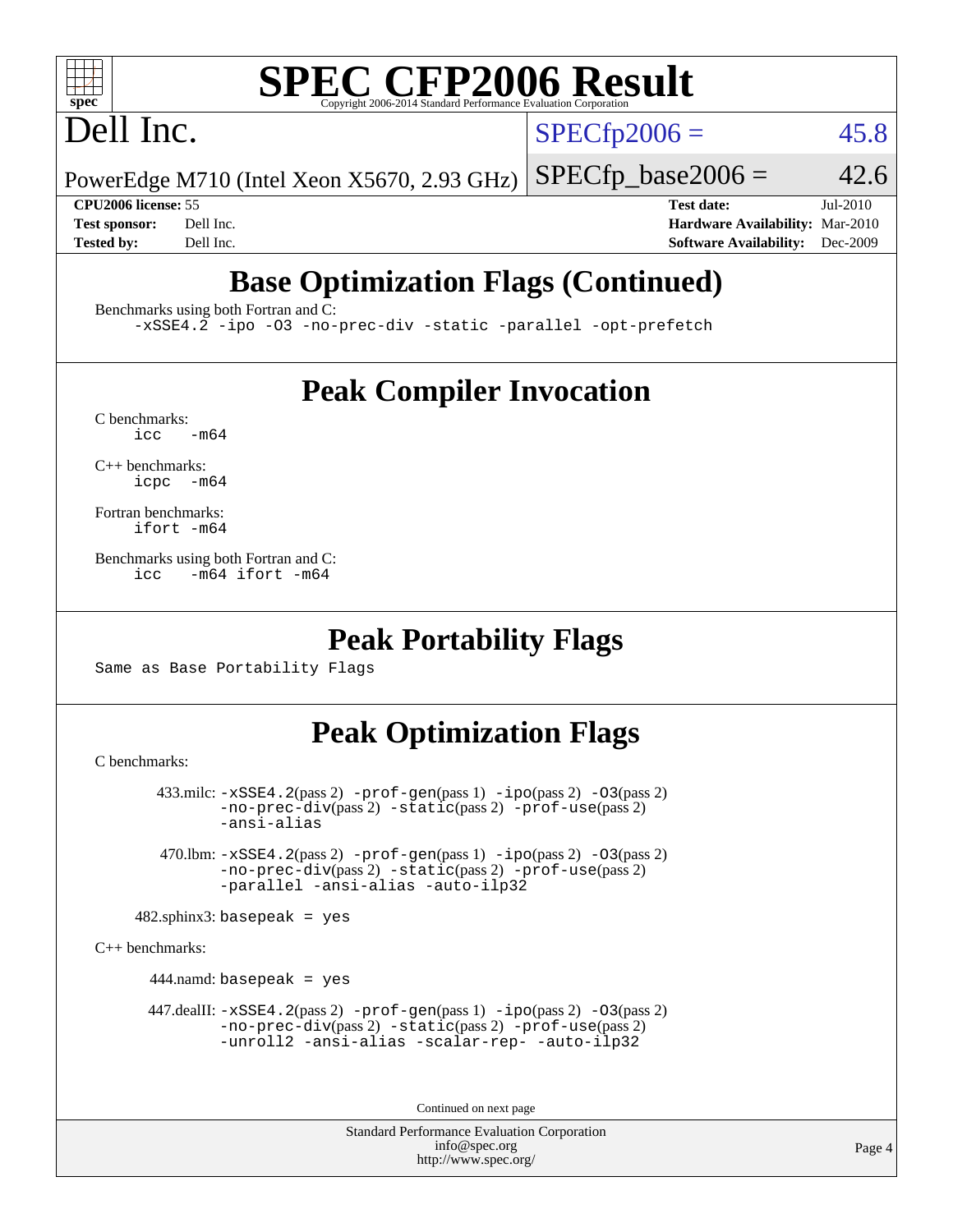

 $SPECfp2006 = 45.8$  $SPECfp2006 = 45.8$ 

PowerEdge M710 (Intel Xeon X5670, 2.93 GHz)  $SPECfp\_base2006 = 42.6$ 

Dell Inc.

**[CPU2006 license:](http://www.spec.org/auto/cpu2006/Docs/result-fields.html#CPU2006license)** 55 **[Test date:](http://www.spec.org/auto/cpu2006/Docs/result-fields.html#Testdate)** Jul-2010 **[Test sponsor:](http://www.spec.org/auto/cpu2006/Docs/result-fields.html#Testsponsor)** Dell Inc. **[Hardware Availability:](http://www.spec.org/auto/cpu2006/Docs/result-fields.html#HardwareAvailability)** Mar-2010 **[Tested by:](http://www.spec.org/auto/cpu2006/Docs/result-fields.html#Testedby)** Dell Inc. **[Software Availability:](http://www.spec.org/auto/cpu2006/Docs/result-fields.html#SoftwareAvailability)** Dec-2009

## **[Peak Optimization Flags \(Continued\)](http://www.spec.org/auto/cpu2006/Docs/result-fields.html#PeakOptimizationFlags)**

|                                      | 450.soplex: -xSSE4.2(pass 2) -prof-gen(pass 1) -ipo(pass 2) -03(pass 2)<br>$-no-prec-div(pass 2) -static(pass 2) -prot-use(pass 2)$<br>-opt-malloc-options=3 -auto-ilp32                         |
|--------------------------------------|--------------------------------------------------------------------------------------------------------------------------------------------------------------------------------------------------|
|                                      | 453.povray: $-xSSE4$ . 2(pass 2) $-prof-gen(pass 1) -ipo(pass 2) -O3(pass 2)$<br>-no-prec-div(pass 2) -static(pass 2) -prof-use(pass 2)<br>-unroll4 -ansi-alias                                  |
| Fortran benchmarks:                  |                                                                                                                                                                                                  |
|                                      | 410.bwaves: -xSSE4.2 -ipo -03 -no-prec-div -static -opt-prefetch<br>-parallel                                                                                                                    |
|                                      | 416.gamess: $-xSSE4$ . 2(pass 2) $-prof-gen(pass 1) -ipo(pass 2) -O3(pass 2)$<br>-no-prec-div(pass 2) -static(pass 2) -prof-use(pass 2)<br>-unroll2 -Ob0 -ansi-alias -scalar-rep-                |
|                                      | $434$ .zeusmp: basepeak = yes                                                                                                                                                                    |
|                                      | $437$ .leslie3d: basepeak = yes                                                                                                                                                                  |
|                                      | 459.GemsFDTD: -xSSE4.2(pass 2) -prof-gen(pass 1) -ipo(pass 2) -03(pass 2)<br>$-no-prec-div(pass 2) -static(pass 2) -prof-use(pass 2)$<br>-unroll2 -0b0 -opt-prefetch -parallel                   |
|                                      | $465$ .tonto: $-xSSE4$ . 2(pass 2) $-prof-gen(pass 1) -ipo(pass 2) -03(pass 2)$<br>-no-prec-div(pass 2) -static(pass 2) -prof-use(pass 2)<br>-inline-calloc -opt-malloc-options=3 -auto -unroll4 |
| Benchmarks using both Fortran and C: |                                                                                                                                                                                                  |
|                                      | $435$ .gromacs: $-xSSE4$ . 2(pass 2) $-prof-gen(pass 1) -ipo(pass 2) -03(pass 2)$<br>-no-prec-div(pass 2) -static(pass 2) -prof-use(pass 2)<br>-opt-prefetch -auto-ilp32                         |
|                                      | $436.cactusADM: -xSSE4.2(pass 2) -prof-gen(pass 1) -ipo(pass 2) -03(pass 2)$<br>$-no-prec-div(pass 2) -static(pass 2) -prof-use(pass 2)$<br>-unroll2 -opt-prefetch -parallel -auto-ilp32         |
|                                      | 454.calculix: -xSSE4.2 -ipo -03 -no-prec-div -static -auto-ilp32                                                                                                                                 |
|                                      | 481.wrf: Same as 454.calculix                                                                                                                                                                    |
|                                      | The flags file that was used to format this result can be browsed at                                                                                                                             |
|                                      | http://www.spec.org/cpu2006/flags/Intel-ic11.1-linux64-revE.20100330.html                                                                                                                        |
|                                      | You can also download the XML flags source by saving the following link:<br>http://www.spec.org/cpu2006/flags/Intel-icll.1-linux64-revE.20100330.xml                                             |
|                                      |                                                                                                                                                                                                  |
|                                      |                                                                                                                                                                                                  |